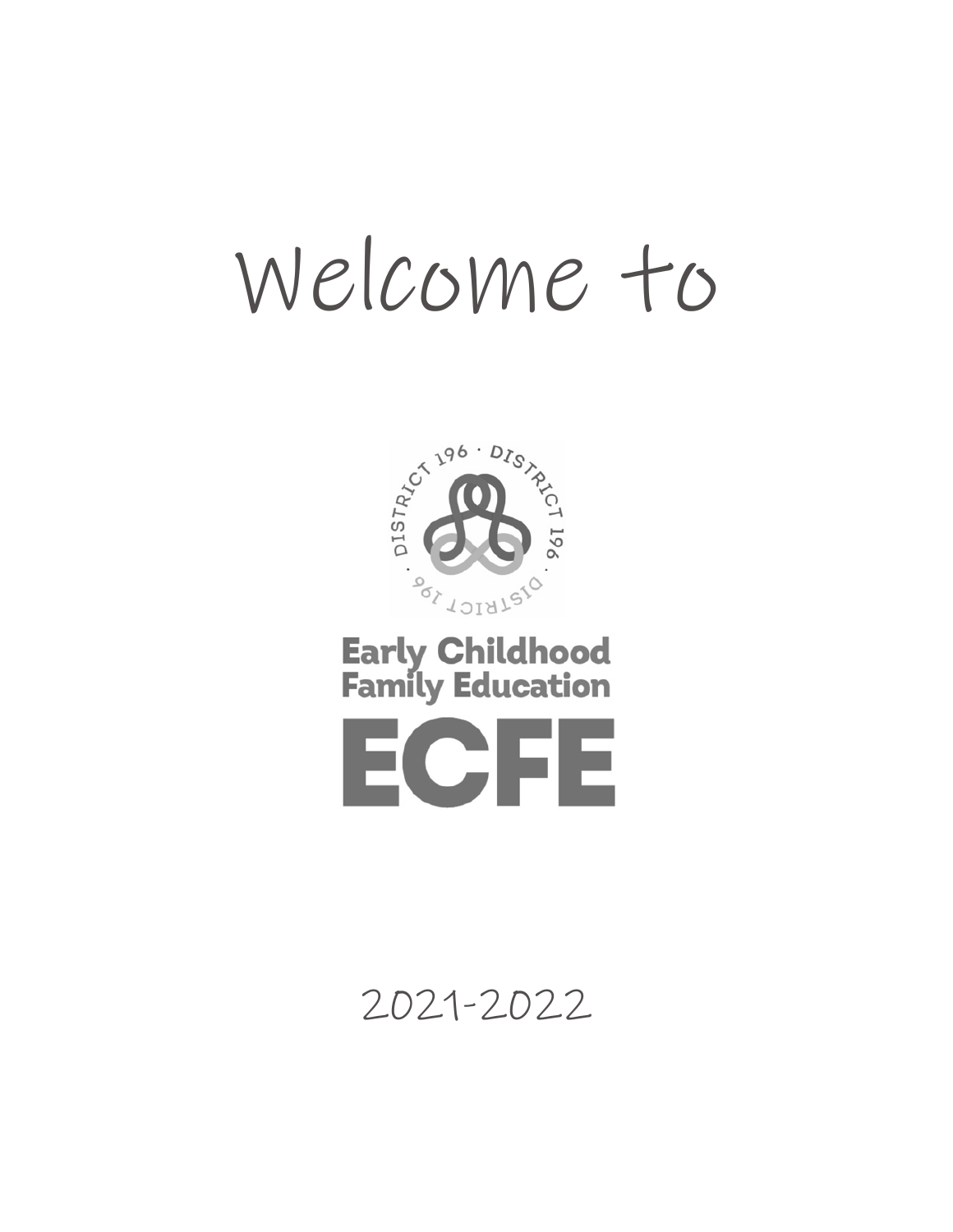#### **Welcome**

- Coming to class on a regular basis provides continuity for your child. When you are unable to attend we ask that you call or email to report your absence.
- Sign in your child every week and make name tags for each family member attending. Please include instructions to help us work successfully with your child (allergies, bathroom reminders, no nap today, etc.).
- Always label diaper bags, bottles, pacifiers and security blankets with your child's name.
- ECFE is a family program for parents and children. Parents, grandparents or legal guardians must be present the entire time the child is here.
- Only those children registered in class may attend.
- Cell phones should be turned off or, in emergency situations, turned to the vibrate setting during class time.
- For everyone's safety, children require extra attention, support and connection when transitioning in and out of the building. Keep your phone in a pocket or bag at these times.

#### **Diapering and Toileting**

- Diapers are changed in the diaper changing areas located in the bathrooms. We ask that you follow any posted diaper changing guidelines.
- We do change diapers during class time, but we may need your assistance from time to time. Indicate on the sign-in sheet if you prefer to change your child's diaper or help them with their toileting needs.
- Bring a complete change of clothes when your child is practicing toileting habits.

#### **Especially for Babies**

- Babies will be brought to you in the parent room as needed for feeding or comfort.
- Our staff cannot dispense medications, including diapering ointments and sunscreen. Minnesota Health Department guidelines do not permit medications to be dispensed in bottles.
- Lap babies (ages 9 weeks and younger) will remain with the parent.

#### **Lobby**

- Thank you for wearing your student badge at all times when in the building. We ask that you do not share it with anyone. Should you forget your student badge, stop at the front desk and have one printed.
- Our lobby was designed to be a welcoming space for families accessing our Adult Basic Education, Early Childhood Family Services and Early Childhood Special Education programs. It is intended to be used as a space to wait for a staff member or program participant, to fill out program forms, and to quietly connect in small groups during transitions in and out of class. Toys are available for children's use with parent supervision. Keeping our lobby clean and safe for all is a shared responsibility among all participants. Please be aware that classes and administrative work are ongoing. Your courtesy and respect are appreciated!

#### **Parent-Child Interaction Time**

- For children, this is a time to choose activities and lead you.
- For parents, this is a time to relax and connect with your child.
- For all, this is a time for fun, exploring new things, meeting friends and learning.
- Beverages are permitted in the parent room only.
- We will have messy activities, so dress your child and yourself for play!
- Particularly if you have multiple children, let us know how we can support you and help make ECFE a beneficial experience for all family members.
- Note the separation guidelines available from your Parent Educator.

#### **Photos**

• Periodically, video and photos are taken of you and your child. We use these for educational purposes and for communication about the program with school staff and the general public (including our website, Facebook page and catalog). If you do not want your child's photo to be used for these purposes, please contact your child's teacher.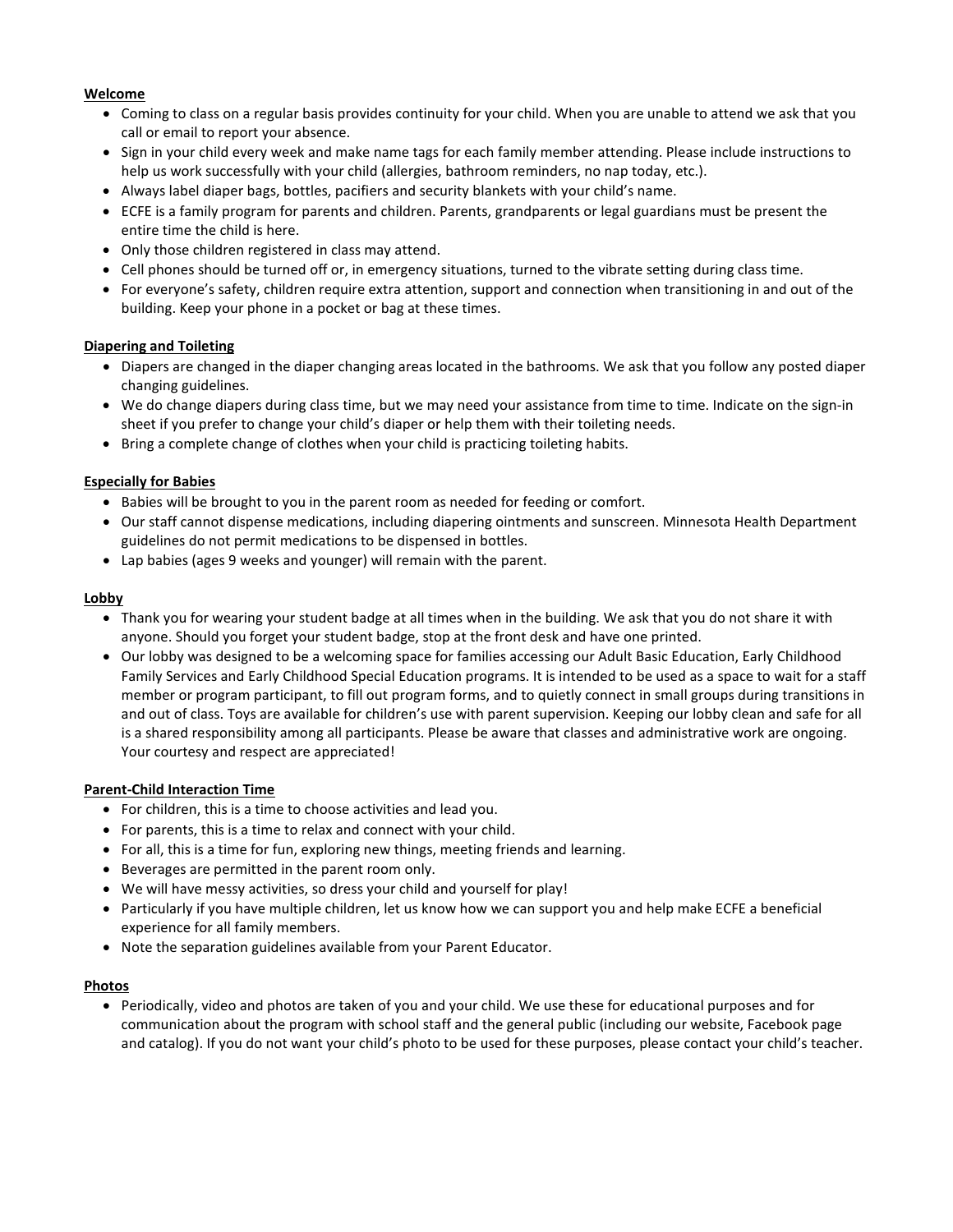#### **Recommendations for Illness**

- We encourage you to stay home if you or your child(ren) have had the following illnesses during the past 24 hours:
	- a fever
	- diarrhea or vomiting
	- any communicable disease
- If your child is sick and cannot attend, you may attend alone.
- In an effort to reduce the spread of illness, we encourage all family members to wash their hands before and after class.
- Toys are regularly sanitized with an approved Minnesota Department of Health bleach solution. Help us by putting "mouthed" toys in the sink to be cleaned.

#### **Safety**

- Purses might contain "dangerous" items for children, so we ask that you leave purses in the designated area during parent-child interaction.
- With the exception of infants, children must wear shoes in the classroom. Remember to bring shoes during "boot" weather. Tennis shoes are recommended for gym use.
- Children are curious and quick. Your guidance in common areas of the building is needed. This includes stairs and elevator. Please do not allow children to use the elevator or climb stairs alone. Always hold your child's hand or carry them in the parking lot.
- Automatic doors are for handicapped use only. We discourage children from pushing the handicap buttons. This helps to prevent children from running out into the parking lot or being unattended in the building. It also extends the mechanical life of the door for those who need assistance entering and exiting the building. Thank you for your diligence in teaching this to children.
- District guidelines permit public use of playgrounds only when classes are not present.

#### **Weather**

- When weather permits we may take children outside. Teachers will inform you when they will be going outside.
- ECFE follows District 196 guidelines regarding school closings. Please watch/listen to local television and radio stations and/or visit our district web page a[t www.district196.org](http://www.district196.org/) during inclement weather. There will be no classes when school is canceled for the day. There will be no classes when there is a late start for school. There will be no evening classes when after school programs are canceled.

#### **For You!**

- Feel free to ask your questions, share your challenges and successes.
- Information shared during group time or individually is confidential. We ask that all group members respect this confidentiality. ECFE staff members are mandated by state law to report any belief of physical, emotional or sexual abuse.
- The ECFS Advisory Council accepts new members each spring. Please consider joining this committed group of parents who are working to strengthen our ECFE programs.
- Your feedback is important. Please call the ECFS Manager, **Jenna Ruble, at 952-388-1960** with your questions, concerns or ideas.
- *We're glad your family is here!*

#### **NAVIGATING SEPARATION ANXIETY**

1. Separation anxiety is a normal reaction for children who have formed strong relationships with parents and others. Separation anxiety can occur and reoccur at any age. However, on the average, separation anxiety peaks around six to nine months, 18 months and two years. Different children will handle separation from parents in different ways. Be confident that it will pass.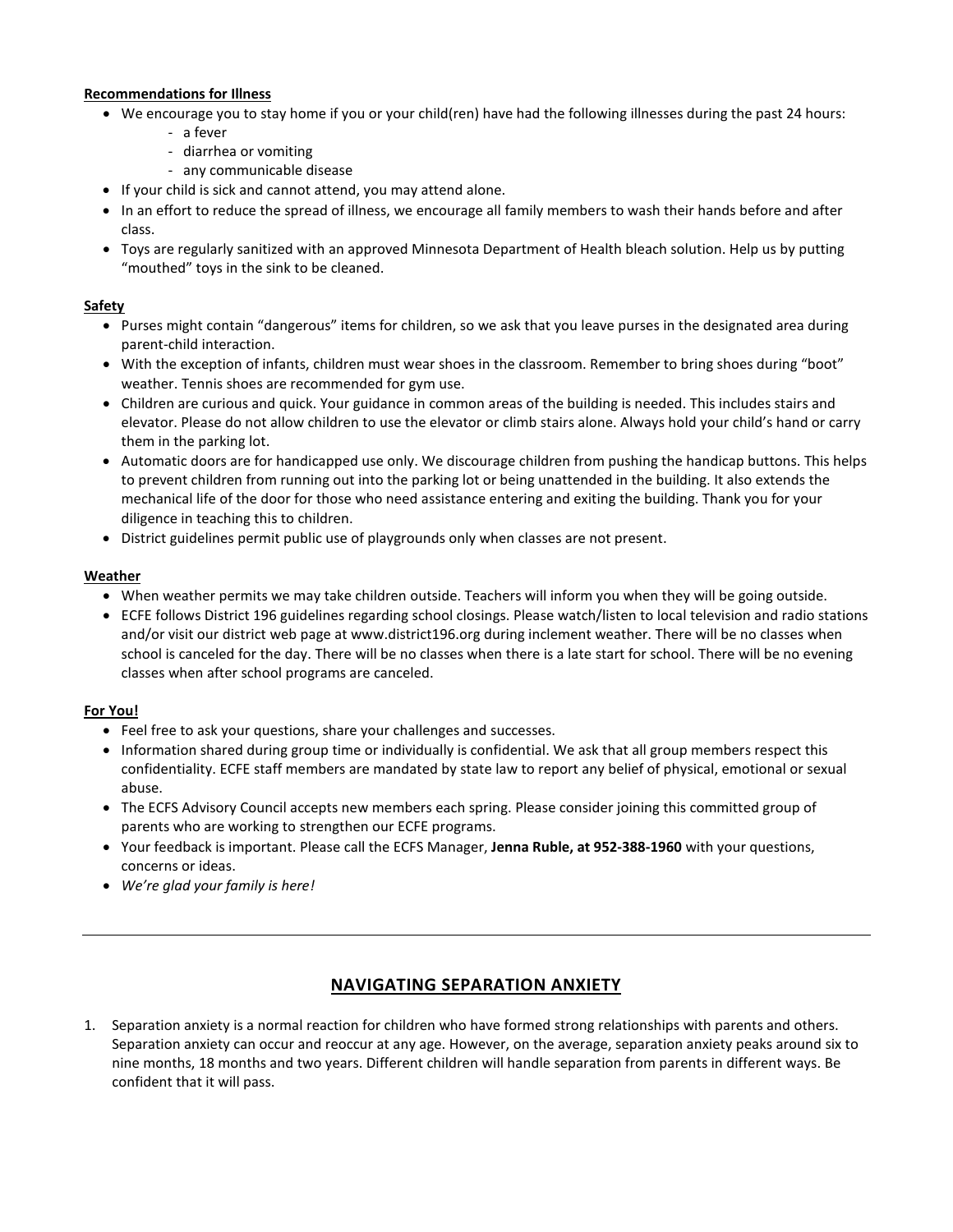- 2. Recognize that every child is different and separation anxiety may last a very short time (1-2 weeks) or a long time (10- 12 weeks or more). Regardless of the time it takes, we are here to support your family by sharing our experience in negotiating this normal part of development.
- 3. With separation anxiety, a parent's fears may intensify the child's fears. *Your* fears of what may happen when you are away can increase and prolong your child's fear of being away from you. ECFE is a great, safe place to express your fears. We have trained staff and a facility that includes an engaging children's environment and a one-way window for observation purposes. This is the perfect place to practice separation.
- 4. Our goal as staff is that all family members have a positive experience. We will work with you to develop a plan that will support both you and your child.
- 5. Always express warmth and trust in substitute caregivers so your child picks up that it is okay to be with this person. Practice leaving your child matter-of-factly with people you trust.
- 6. Tell your child what is going to happen. Use the same words so your child can understand the ritual of leaving. Prepare your child for the separation by talking about where you will be, when you will return and who will be with your child.
- 7. Avoid giving your child mixed messages by saying goodbye and then remaining with your child. Say goodbye, make sure a staff member is there to work with your child, and then leave promptly. This will help your child build trust in you and the environment. *If your child has a "security item" (pacifier, blanket or toy), please bring it to class.*
- 8. Always say goodbye to your child when you leave. This is respectful and allows for your child to develop a sense of trust and security in you and in the environment. Sneaking out can heighten anxiety. The child's brain becomes hypervigilant, interfering with trust and the ability to engage with others.
- 9. Once you have left the classroom, we ask that you do not return until it is time to reunite or we have asked you to come back. Leaving and returning can be confusing to a child and cause additional anxiety.
- 10. It's okay for your child to be upset. Take fears seriously; they are real. Stay calm but reflect your child's feelings: "You would like me to stay. You are sad to see me go. I will tell you before I go, and I will be back."
- 11. Separating is a learned process that takes time it also takes practice. Regular attendance builds trust and works toward successful separation.
- 12. If your child cannot be consoled through physical comforting or redirection within a few minutes of separation, you will be reunited with your child. You may return to the children's room or your infant may be brought to you in the parent room. We will not try separating again that day, but will work with you to develop a plan for future weeks.
- 13. The techniques we use to support your child through separation include:
	- a. encouraging the use of security items like blankets and pacifiers
	- b. engaging your child with a toy that interests them
	- c. having one staff member connect with your child during interaction, so that they are familiar with this same person when separation takes place
	- d. asking you to become a "parent pillar" in the classroom, which means that you are sitting in the classroom, available to your child. This allows your child to explore from a secure base: You. It provides your child with the comfort of your presence, but allows them to gradually engage with staff, children and/or toys in the classroom. Once your child has built trust in the classroom, we will attempt to separate.
- 14. Even a short separation should be viewed as a success. Each separation is a valuable learning experience and you are both gaining skills to cope with this normal anxiety. It is important to remember that separation is sometimes harder on the parent than the child!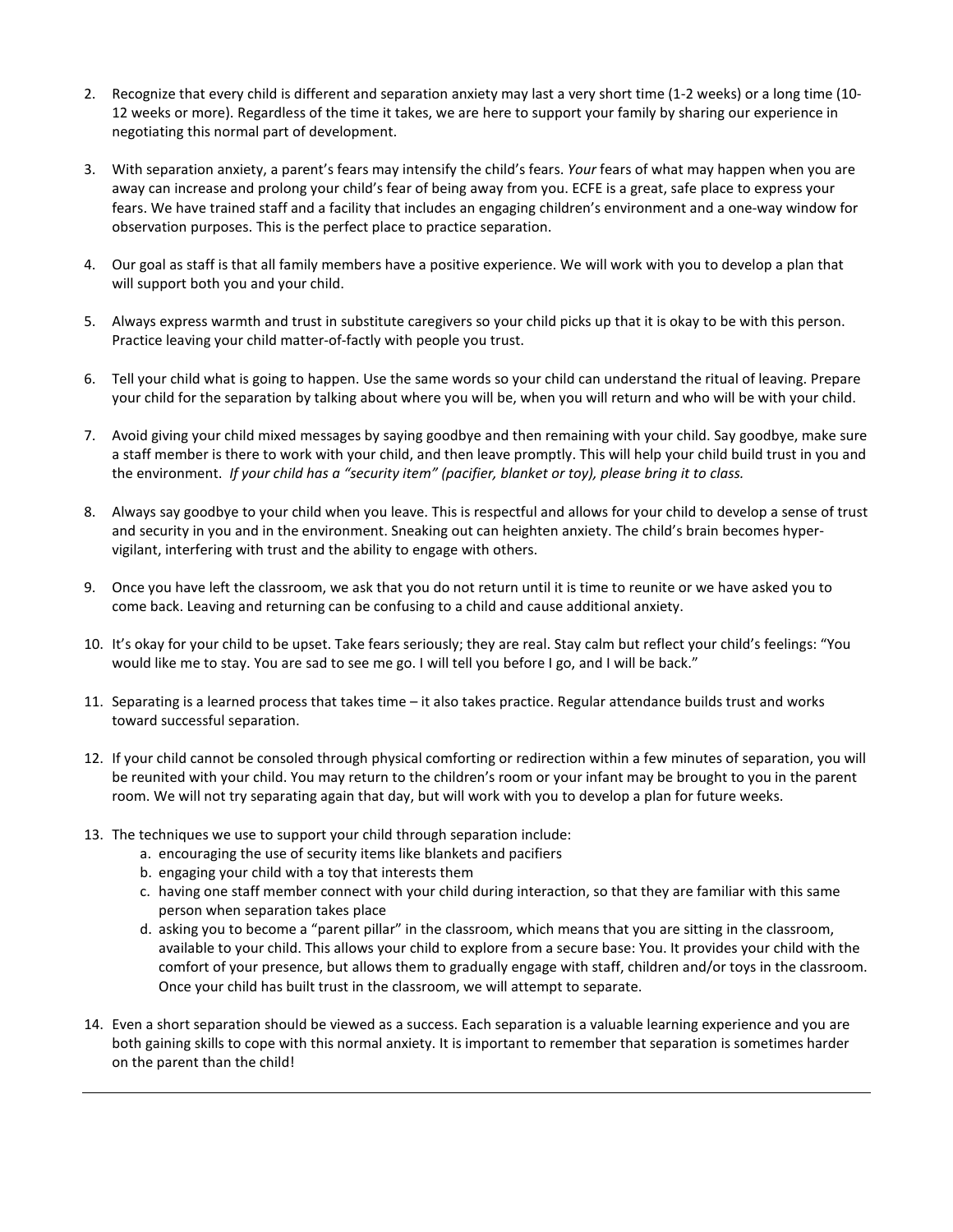#### **BE YOUR CHILD'S PILLAR**

Sometimes a child may not be ready to separate from her/his parent and the parent may be asked to remain in the children's room.

#### *What can I do?*

- Relax and breathe
- Remain in one spot on the floor or in a chair.
- Build trust by giving comfort as needed, and gradually your child will venture away from you to play when ready.
- Staying in one spot will help your child feel secure. He or she won't have to keep looking for you.
- You can sit and observe your child and the others as they play.
- Notice your own feelings and thoughts. Notice your child's reactions and behaviors.

#### *How long will I have to stay in the children's room?*

- Plan on staying the rest of the class that day if you are called back into the children's room.
- If your child continues to have difficulty each week, you can gradually build your child's practice with separation by leaving for a short period of time the first week and adding more time each week. The early childhood teacher will work with you to set that schedule.

*Enjoy your time of being a pillar for your child. You're helping your child build trust and security.*

#### **CIRCLE TIME GUIDELINES**

Circle time is a structured group experience which gives children the opportunity to develop and practice self-regulation, listening and language skills and following directions while having fun. It also gives parents the opportunity to learn songs and finger plays to use at home.

Circle time will be offered:

- at the end of the class time as the ending activity with parents and children together.
- during drop-in playtimes.

Circle time will be lead by the early childhood teacher or parent educator. Circle time is a *planned* curriculum activity that is developmentally appropriate for the children and families in the group. Circle time should include a mix of familiar and new songs, movement, read-alouds or other stories and activities. The planning of circle time activities and songs should take into account the integrated class curriculum and the sequence of learning for the class (past songs and activities).

The teacher leading circle time will monitor the group and make adjustments to the planned circle time agenda as needed. Circle time can be extended or shortened based on the needs of the group.

All family members are asked to participate in circle time. On occasion, accommodations may be necessary for adults who are unable to sit on the floor. Classroom staff should be prepared to help parents with more than one child or an infant, especially when lap rides are scheduled.

Depending on age and their experience in group settings, some children may not want to sit during circle time. In these situations, parents will be encouraged to remain in the circle while staff monitor children who have left the circle. Staff will encourage children of all ages to rejoin the circle, but will recognize that some children may not be developmentally ready to do so.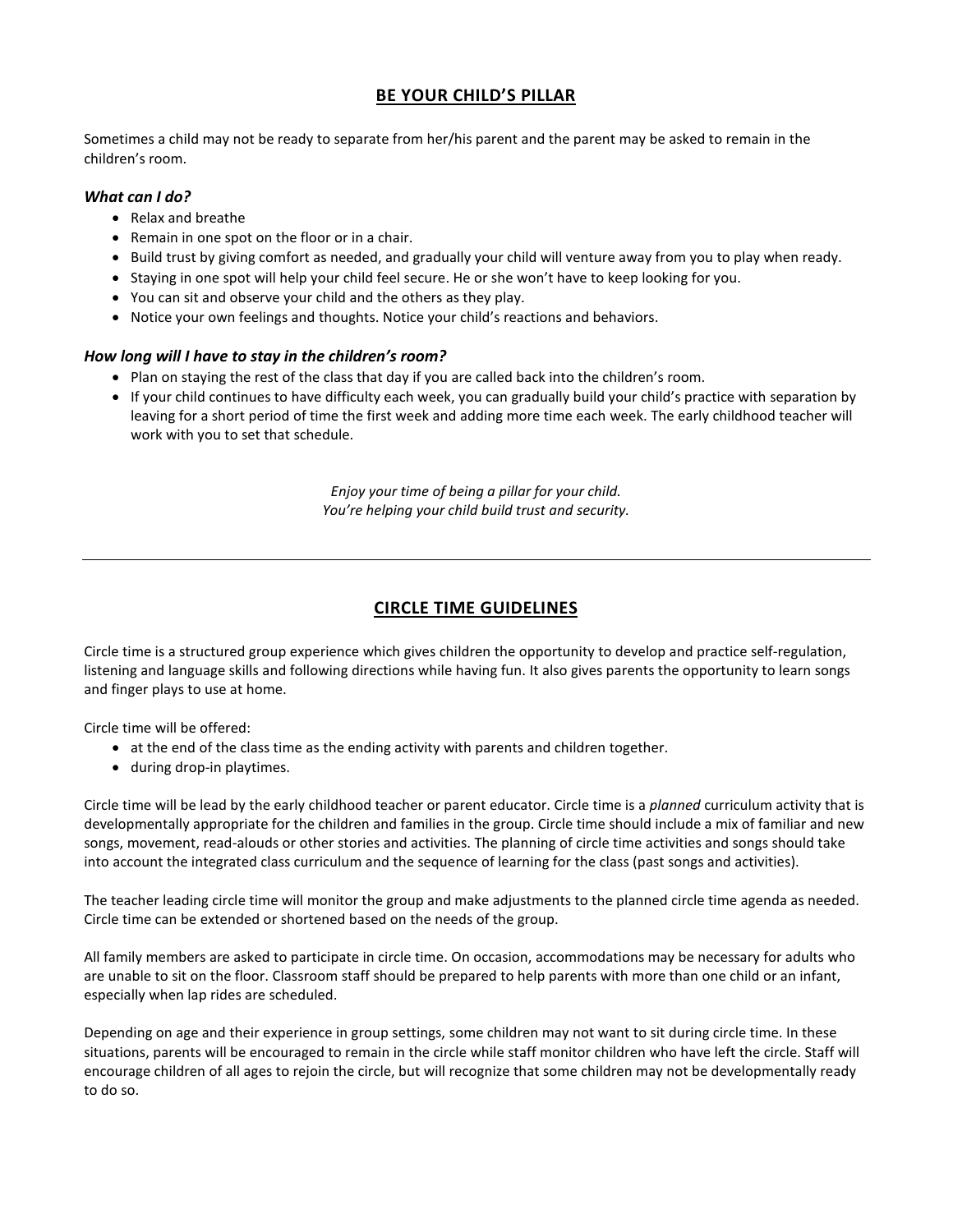#### **Circle Time Goals**

- $\div$  To enhance the parent-child relationships by providing a fun, group activity to do together.
- To build and model social, emotional, cognitive, physical, verbal and non-verbal communication skills with young children and parents/adults.
- To build trust and rapport by:
	- respecting individual differences and responding to the needs of the group and its members
	- using repetition and consistency
	- allowing choices for children and parents
	- showing each child is unique and special through songs and activities
	- reading the cues of children and parents/adults
	- providing a connecting activity
- To offer circle time activities that are:
	- respectful and sensitive to individual needs
	- fun, stimulating and child initiated
	- developmentally and culturally appropriate for the children in the group
	- interactive
- To help parents and children feel successful at circle time by:
	- stating goals clearly to families
	- communicating that the way these goals are carried out may differ from teacher to teacher
	- connecting with families that are having difficulties and coaching for success.

#### **DIAPERING & TOILETING GUIDELINES**

#### *Diapering:*

Many parents prefer to change their child's diaper and will indicate this on the sign-in form. Some children prefer that their parent change their diaper. In both of these situations, parents should be called into the bathroom to change the diaper.

#### Substitute staff or volunteers are not allowed to change diapers or assist with toileting.

Changing diapers using sanitary procedures will prevent the spread of infectious organisms present in the stool. Remember, if the organisms that cause infectious diarrhea, Hepatitis A, giardiasis and other diseases are accidentally ingested, the diseases will spread. You can help prevent illness by following these guidelines and encouraging parents to also follow the guidelines.

Remember your diapering objectives are to:

- prevent the spread of communicable disease among staff, children and their families
- give adequate care and comfort to each child
- properly store clean diapers and dispose of soiled diapers
- keep the child safe during diapering

#### *Equipment:*

Changing area – Diaper changing must be done on the changing table located in a bathroom.

Changing surface – A plastic, easy to clean changing pad should be used on the changing surface. This pad must be free of any cracks or tears in the plastic. For the protection of the child, disposable paper should be placed on the pad and under the child. This paper will be disposed of when the changing is complete.

Diapers – A supply of extra disposable diapers should be kept in each classroom. Cloth diapers can not be changed by staff. In these situations parents should be called to do the diaper changing.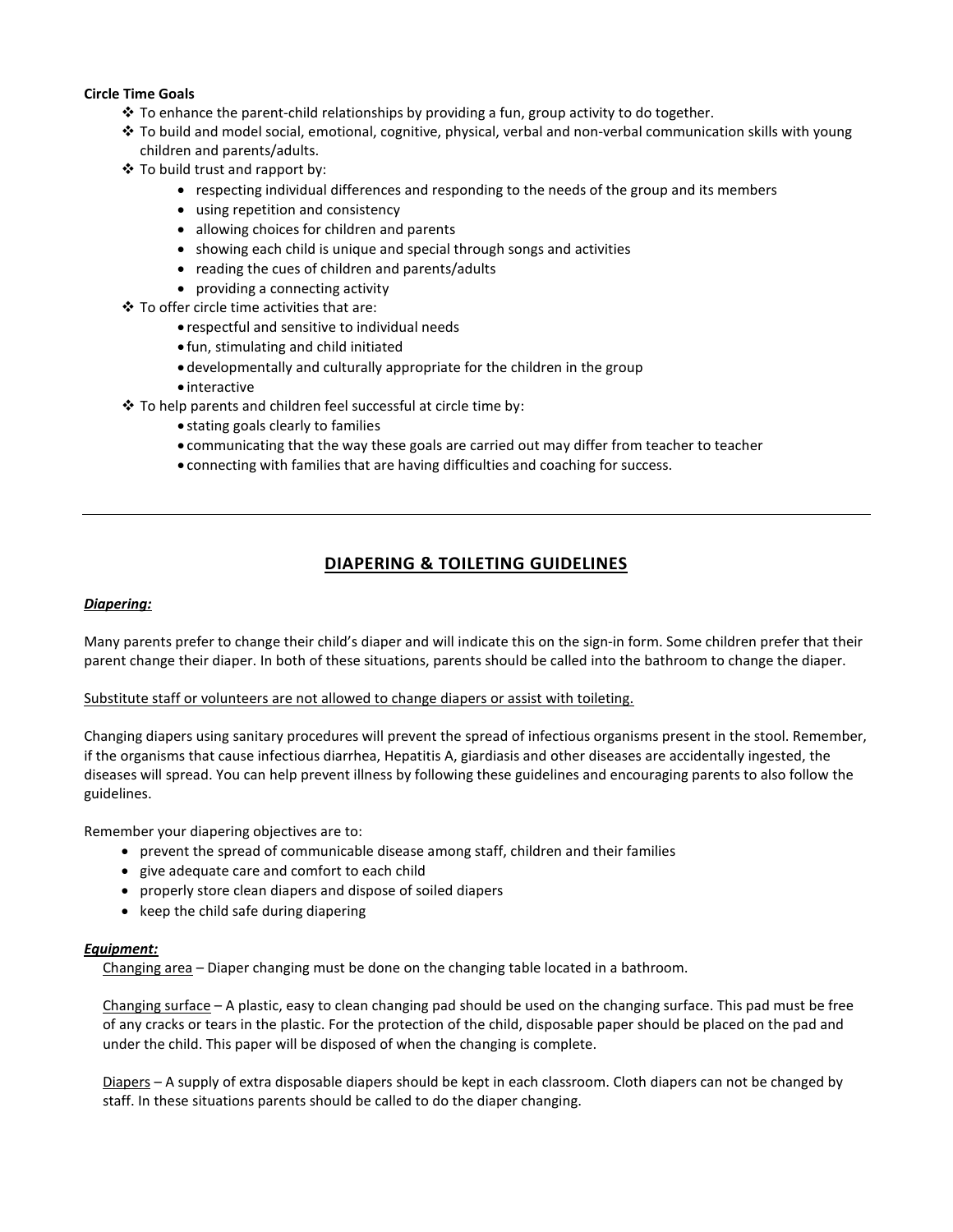Skin-care items - Staff is not allowed to apply or administer ointments, creams or medications to children. Staff can use disposable wipes when changing children.

Waste container – Each changing area must have a container for the sanitary disposal of diapers. This should include a container with a lid that is lined with a plastic bag. This container should be emptied each evening.

Cleaning supplies – Each changing area should be equipped with a bottle of bleach solution and disposable paper towels to be used for cleaning the diaper changing surface. These materials must be **KEPT OUT OF REACH OF CHILDREN.** All parts of the changing area should be disinfected daily.

#### *Diapering Procedure*

- 1. Assemble supplies.
- 2. Reassure the child and have them be part of the process.
- 3. Place child on clean changing surface. Remove soiled diaper and fold soiled surface inward.
- 4. Cleanse skin with disposable cloth, moving front to back.
- 5. Fasten fresh diaper in place.
- 6. Place soiled disposable diaper and disposable gloves in waste container.
- 7. Clean changing surface and soiled supplies with the sanitizing solution and a disposable cloth. Let the areas dry to prevent irritation.
- 8. **EVERYONE:** STAFF AND CHILDREN MUST WASH HANDS THOROUGHLY WITH SOAP AND RUNNING WATER FOR 30 SECONDS.
- 9. Report abnormal skin or stool conditions (rash, unusual fecal consistency, color, odor or frequency) to the parent to the parent immediately so parents can make an informed decision about whether or not they stay in class.
- 10. Remember: Anything you touch before you wash your hands should be considered contaminated until cleansed. Staff and children should WASH HANDS after toileting and diapering and before preparing food or eating.

#### *Toileting:*

- Toileting has personal and cultural nuances.
- Speak with each parent regarding their family and preferences.
- It is up to the child to choose when they use the toilet.
- Respect their cues and only provide gentle reminders.

#### **SNACK GUIDELINES**

Snack time offers an opportunity for children to recharge their energy, socialize and learn new skills. It can also be a time to strengthen a child's self-esteem by practicing self-help skills. Snack is served in all classes, except infant classes and drop-in playtime.

Early Childhood Family Services (ECFS) follows the District 196 wellness policy that promotes healthy food choices. Parents are encouraged to donate snacks from our list of choices. District policy prohibits birthday treats at school.

- 1. Snack will include nutritious snack choices:
	- Based on current nutritional guidelines, water will be served with snack.
	- Families are asked to provide donations of snacks from the list provided.
	- Teachers work with parents to ensure snacks are age-appropriate choices and mindful of allergy concerns.
- 2. For the safety of all children:
	- Parents will be asked to list allergies and food concerns on the sign-in sheet.
	- Staff will work with parents and the school nurse regarding food allergies.
	- In case of a food allergy, parents are asked to provide a safe snack for their child.
	- Children will eat their snack at the table.
	- To avoid choking concerns, snack will not be offered as a distraction.
	- Parents may bring labeled cups from home.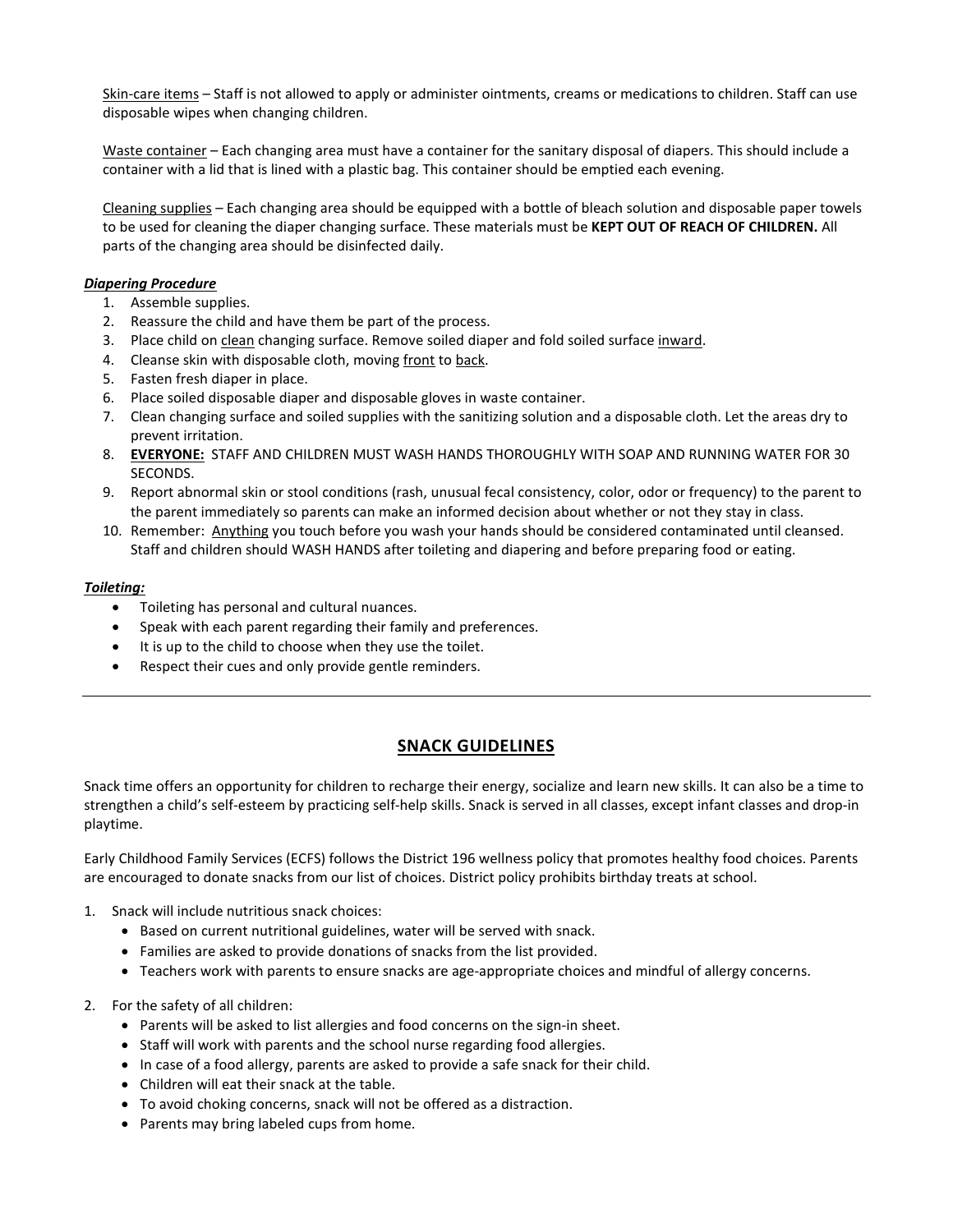- 3. To encourage sanitary snack practices:
	- Staff will use appropriate sanitary measures when serving food.
	- Staff will wash snack tables with disinfectant before and after snack.
	- Staff and children will wash hands prior to snack.
	- Staff will sanitize pitchers after every class.
	- Food will be stored in original box.
- 4. Snack time will be flexible to allow for the success of all temperament styles and developmental levels. It is suggested that teachers use consistent snack routines. The process for snack includes:
	- Asking children if they want to have a snack and children practice decision making skills by accepting or rejecting snack.
	- The teacher deciding whether to serve to the entire class or in a staggered style involving a small group of children at a time.
	- Serving snack with parents present, as in toddler classes.
- 5. We recognize that snack provides young children with much needed energy, but it also has an educational purpose. Children are encouraged to participate in the preparation, serving, eating and cleaning up of snack, as is age appropriate. Snack provides the opportunity for children to learn:
	- Self-help skills (wash hands, set the table, pour water, throw away cups and napkins).
	- Decision making skills (to voice their needs, choose a type of cracker, ask for more).
	- Limit setting (waiting turns, using good manners).
	- Counting skills (counting the food, the number of children at the table, etc.).
	- To practice healthy hygiene and cleanliness.
	- To engage in social skills with other children and adults.
- 6. Parents may bring snacks for the parent group.
	- In this case, homemade snacks may be shared. (Rationale for this difference is that parents can make educated choices about eating homemade food.)
	- Food shared in the parent room should be kept out of the reach of children reuniting with their parents. This will help to minimize power struggles.

#### **TRANSITIONS**

Transition times are important because they can make the day seem smooth and well-organized or rushed and unpleasant.

- $\clubsuit$  A posted picture schedule that children can easily see each day helps them learn the routine.
- Picture cards and other visual aids can help children see "What comes next?" or "How much more time is left?"
- Giving some kind of verbal cue or using a chime/bell can also help children recognize a shift is going to occur.
- Props such as a puppet, mystery bag, greeting apron or poster can help keep children engaged in the routine of the day.
- Gradually closing down areas of the room (with the help of the children) as children move on helps to build our school family.
- ❖ Songs or chants to go along with clean-up time can help gain cooperative interactions.
- $\cdot$  A song to gather children/families for group times helps to signal the start of a special time together.
- $\cdot$  A starting song that welcomes all by name can help to form connections.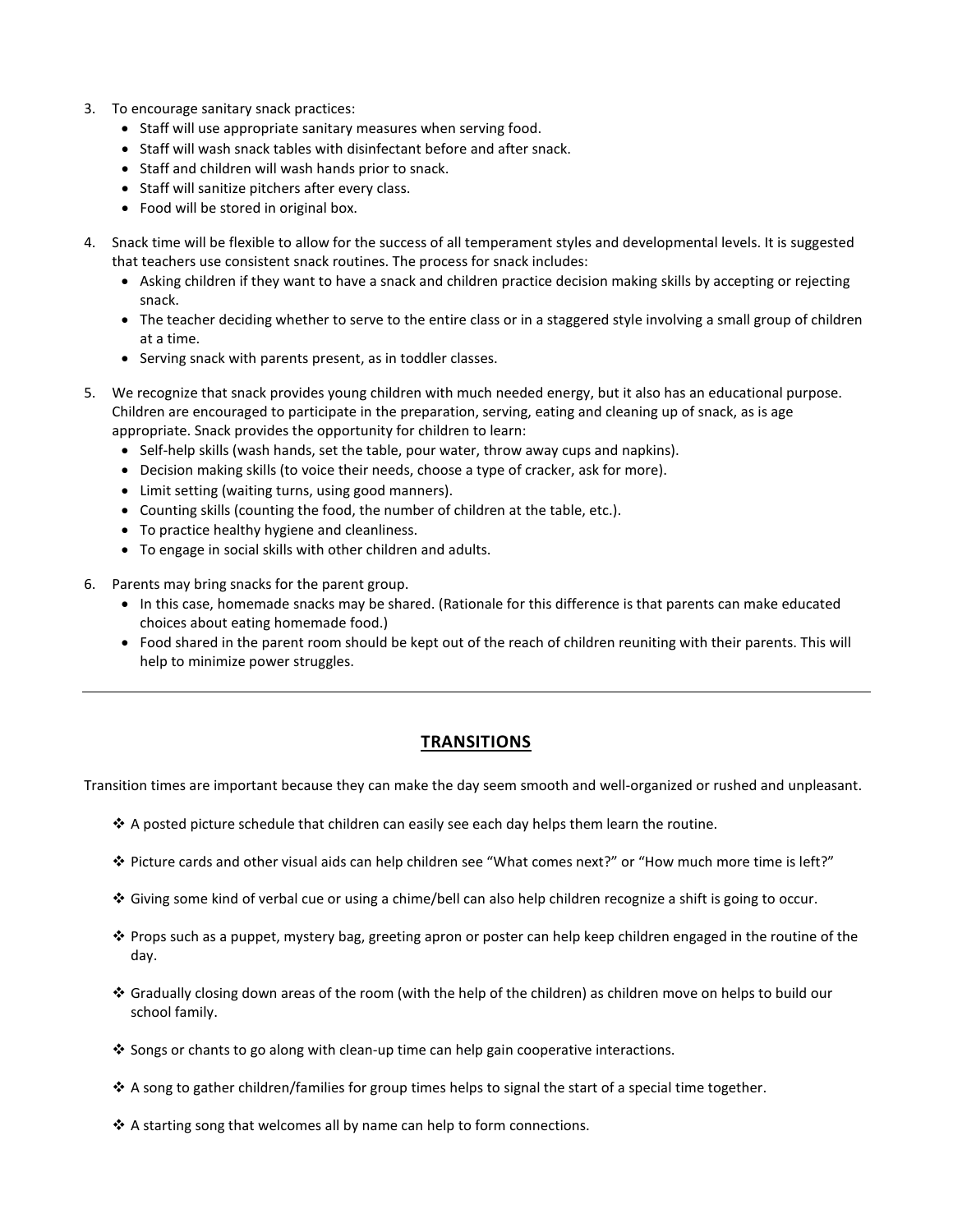- A song at the end of a group can help to transition children/families for dismissal and then have closure until the next meeting time.
- Skills children learn through transitions:
	- Self-regulation
	- Regulated brain state
	- Focus
	- Independence
	- Initiative
	- Responsibility
	- Belonging
	- Teamwork

Intentional transitions can help to keep children safe.